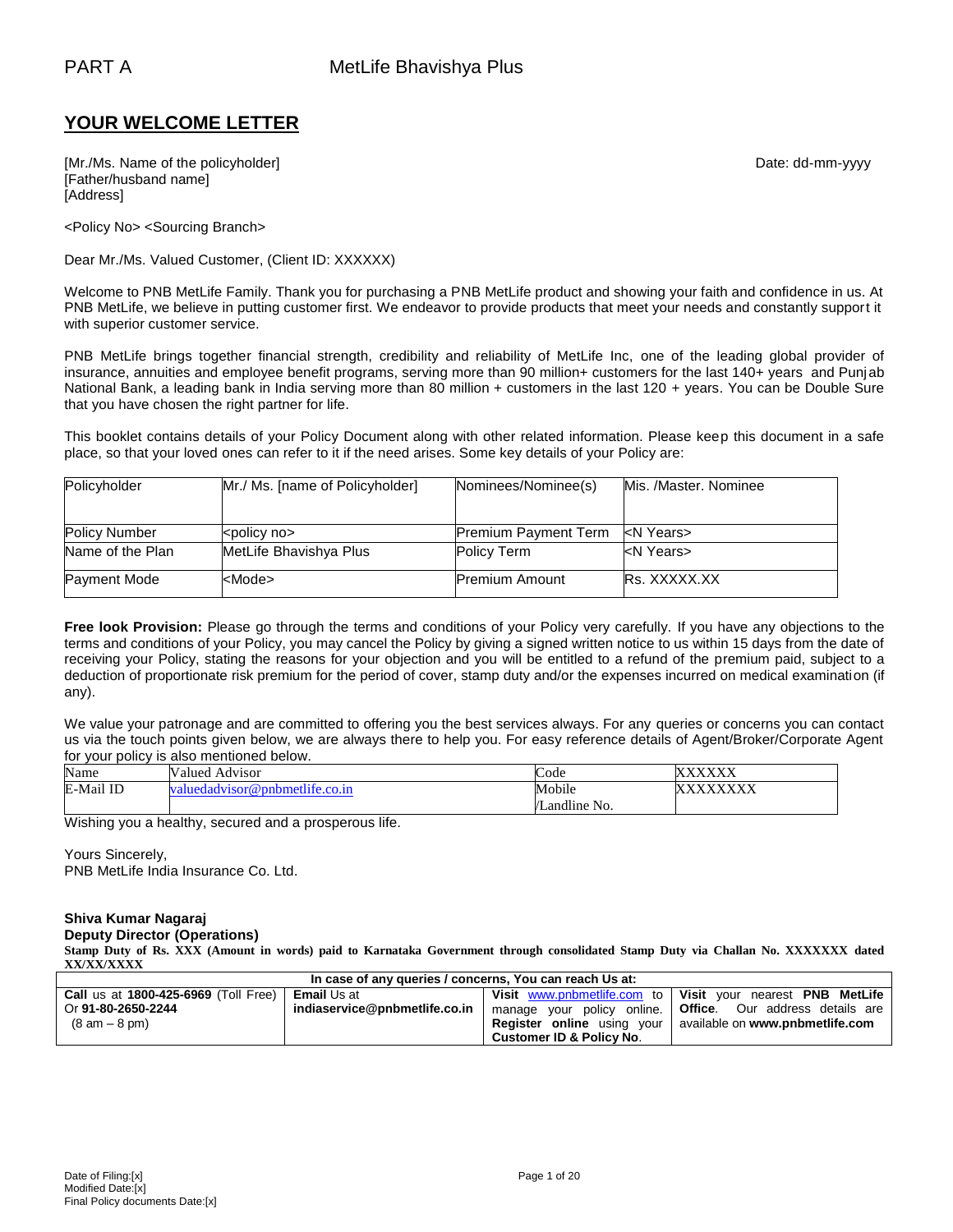# **POLICY PREAMBLE**

# **[MetLife Bhavishya Plus]**

This is a contract of insurance between You and PNB MetLife India Insurance Company Limited. This contract of insurance has been effected on receipt of the premium deposit and is based on the details in the Application received together with the other information, documentation and declarations received from You for effecting a life insurance contract on the life of the person named in the Policy Schedule below.

We agree to pay the benefits under this Policy on the occurrence of the insured event described in Part C of this Policy, subject to the terms and conditions of the Policy.

On examination of the Policy, if You notice any mistake or error, please return the Policy document to Us in order that We may rectify the mistake/error.

Signed by and on behalf of PNB MetLife India Insurance Company Limited

[Signature] [ Shiva Kumar Nagaraj ] [Deputy Director - Operations]

# **POLICY SCHEDULE**

| Name of the Plan          | [MetLife Bhavishya Plus]                             |
|---------------------------|------------------------------------------------------|
| <b>Nature of the Plan</b> | [Non-linked, deferred participating, endowment plan] |
| <b>UIN</b>                | [x]                                                  |

| Policy | Date of     | <b>Issuinc</b> |  |
|--------|-------------|----------------|--|
| number | <b>Ssue</b> | <br>⊿fice⊹     |  |

#### **1. Details of the Policyholder and Insured**

Name of the Policyholder

|                          |                   |     | Gender |
|--------------------------|-------------------|-----|--------|
| Name of the Insured      |                   |     |        |
| Proof of identification  |                   |     | Gender |
| Date of birth of Insured |                   |     |        |
| Whether Age admitted     | <yes no=""></yes> | Age |        |

## **2. Policy Benefits**

| <b>Basic Sum Assured</b> | Rs. <     |
|--------------------------|-----------|
|                          | Rs. <     |
| Rider details            | <b>NA</b> |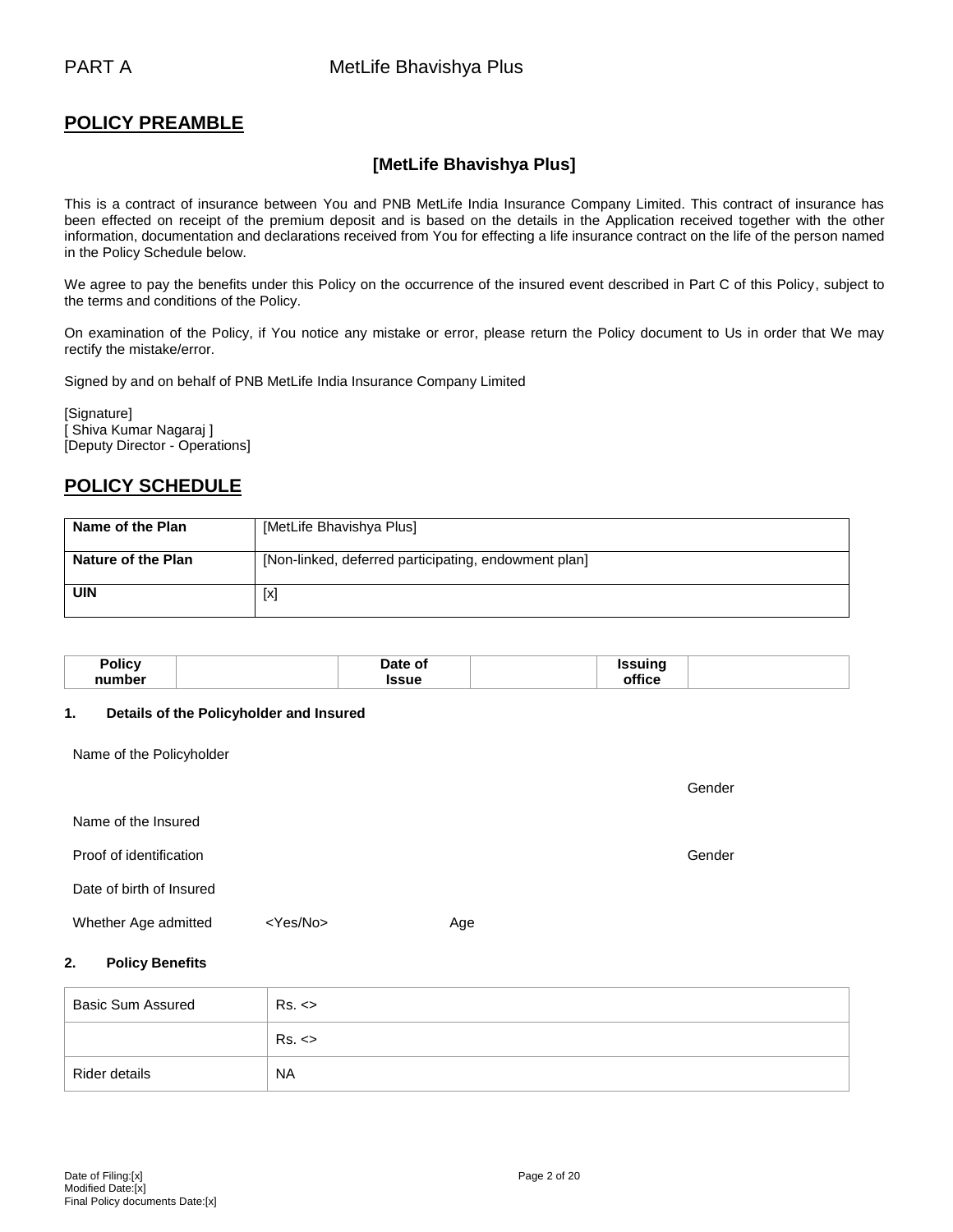## **3. Policy Details**

| Date of Inception of the Policy |       |
|---------------------------------|-------|
| Date of Commencement of         |       |
| the risk                        |       |
| <b>Maturity Date</b>            |       |
| Policy Term                     |       |
| Policy currency                 |       |
| Annualized Premium              | Rs. < |

## **4. Details of Agent/Intermediary**

| Name           |  |
|----------------|--|
| License number |  |
| Phone number   |  |
| Address        |  |
| Email address  |  |

#### **5. Premium Details**

| <b>Annualized Premium</b>  |       |
|----------------------------|-------|
| Modal Premium              | Rs. < |
|                            |       |
| Service Tax/cess           |       |
| <b>Total Modal Premium</b> | Rs. < |
| amount*                    |       |
| <b>Premium Frequency</b>   |       |
|                            |       |
| Premium due date           |       |
|                            |       |
| Last due date of premium   |       |
|                            |       |
| Premium Payment term       |       |
|                            |       |

**\*** Includes service tax at prevailing rates. Premium rates are subject to change change in case of any variance in the present rates or in the event of any new or additional tax/levy being made applicable/ imposed on the premium(s), the same is liable to be borne by the Policyholder.

| <b>Special provisions/options</b> |  |
|-----------------------------------|--|
|                                   |  |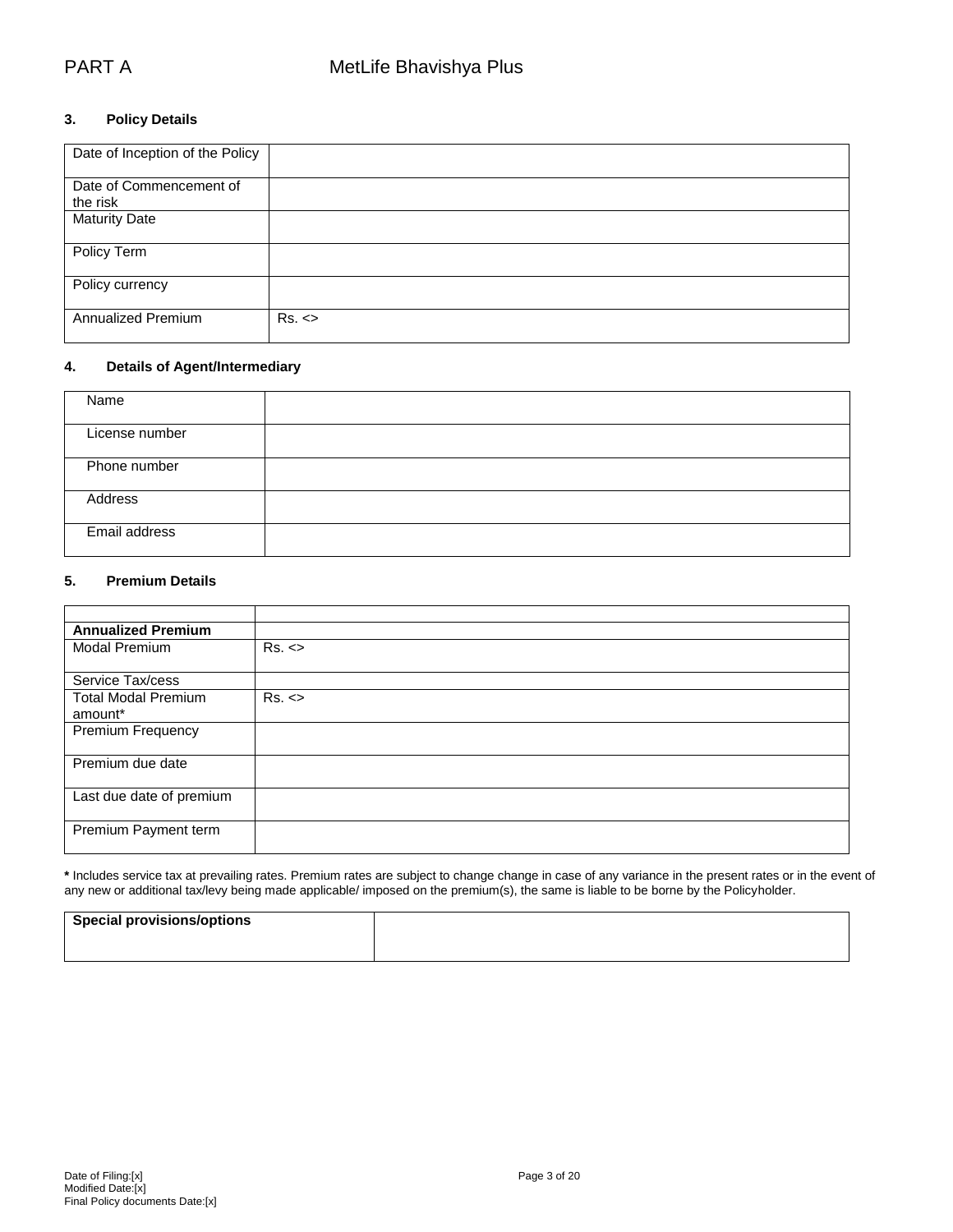## **6. Nominee details**

| Name(s) of the Nominee | Relationship | Share(s) % |
|------------------------|--------------|------------|
|                        |              |            |
| $\mathbf{2}^{\prime}$  |              |            |
| $\mathbf{3}^{\prime}$  |              |            |
| $\mathbf{4}^{\prime}$  |              |            |

# **7. Appointee details (Only in case Nominee is less than 18 years of Age)**

| Appointee name |  |
|----------------|--|
|                |  |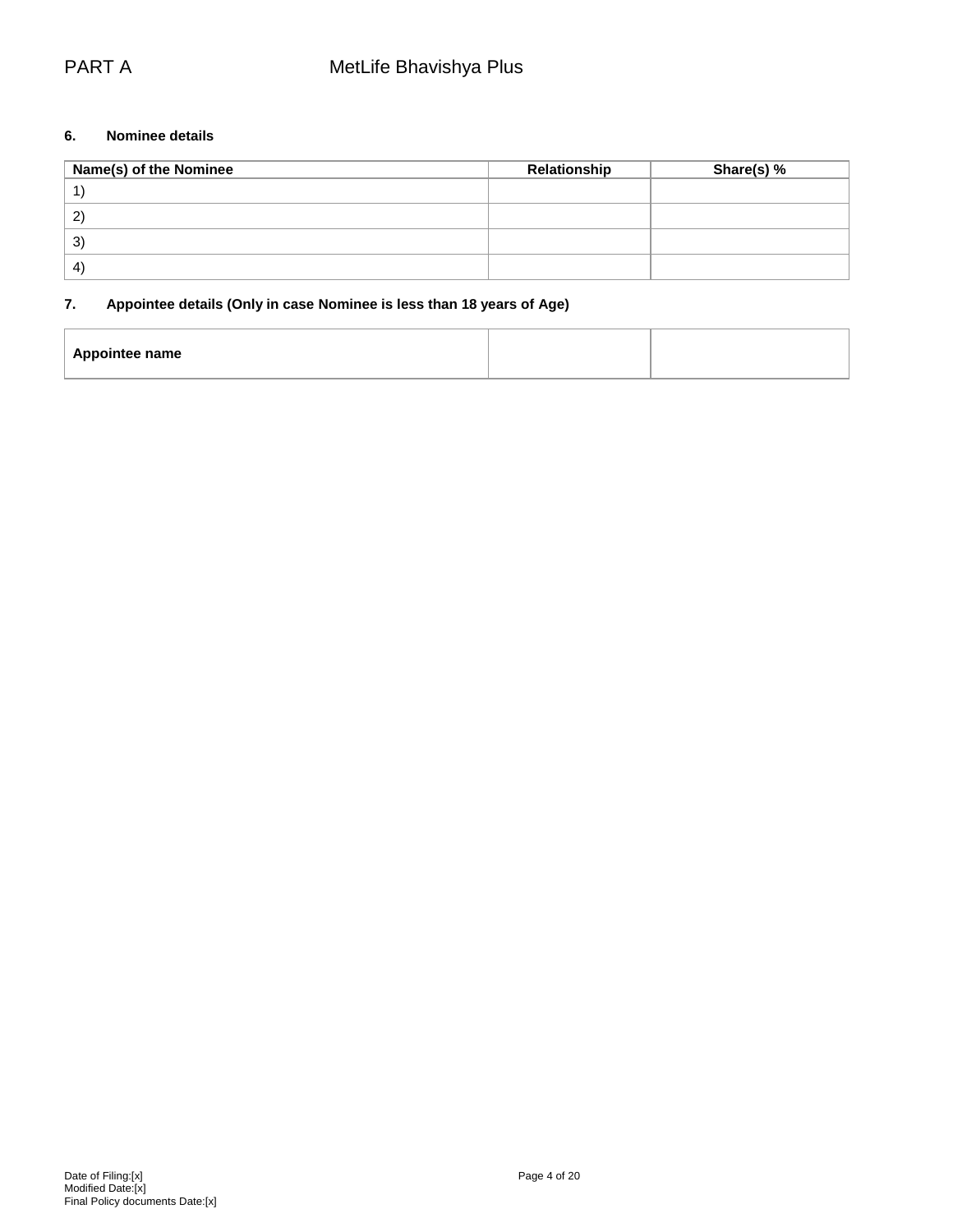# **DEFINITIONS APPLICABLE TO YOUR POLICY**

The words or terms below that appear in this **Policy** in initial capitals and **bold** type will have the specific meaning given to them below. These defined words or terms will, where appropriate to the context, be read so that the singular includes the plural, and the masculine includes the feminine.

- **1. Age** means age of the **Insured** as of his last birthday and is as shown in the **Schedule**.
- **2. Annualized Premium** means one full year's **Regular Premium** less loading charged if any by **Us** .
- **3. Application** means the proposal form and any other information given to **Us** to decide whether and on what terms to issue this **Policy**.
- **4. Appointee** means the person named in the **Schedule** to receive payment under this **Policy,** if the **(Nominee)** is a minor at the time payment becomes due under this **Policy.**
- **5. Authority** means the Insurance Regulatory and Development Authority of India.
- **6. Basic Sum Assured** means the amount specified in the **Schedule**.
- **7. Business Day** means a working day of **Our** registered office.
- **8. Date of Commencement of Risk** means the date on which the risk under the **Policy** comes into effect and is as specified in the **Schedule**.
- **9. Date of Inception of the Policy** means the date on which this **Policy** is issued after **We** have accepted the risk under the **Application.** The **Date of Issue** is shown in the **Schedule**.
- **10. Date of commencement of the Policy** is the same of the **Date of Inception of the Policy.**
- **11. Financial Year** means the twelve month period between April and March of each calendar year**.**
- **12. Grace Period** means an additional period of 15 days if the **Regular Premium** is payable monthly and 30 days for all other frequencies for payment of **Regular Premium,**, from the premium due date. The policy shall continue to be in force with the insurance cover during the Grace period.
- **13. Insured** means the person insured as named in the **Schedule.**
- **14. Maturity Date** means the expiry date of this **Policy** as shown in the **Schedule.**
- **15. Nominee** means the person named in the **Schedule** who has been nominated by **You** to receive the benefits under the **Policy.**
- **16. Policy** means this contract of insurance, as evidenced by the **Policy Document**.
- **17. Policy Document** means this document, any endorsements issued by **Us**, the **Schedule**, the Annexures and the **Application**.
- **18. Policy Anniversary** means the period of one year from the **Date of Commencement of Risk** and every date falling one year thereafter, till the **Maturity Date.**

.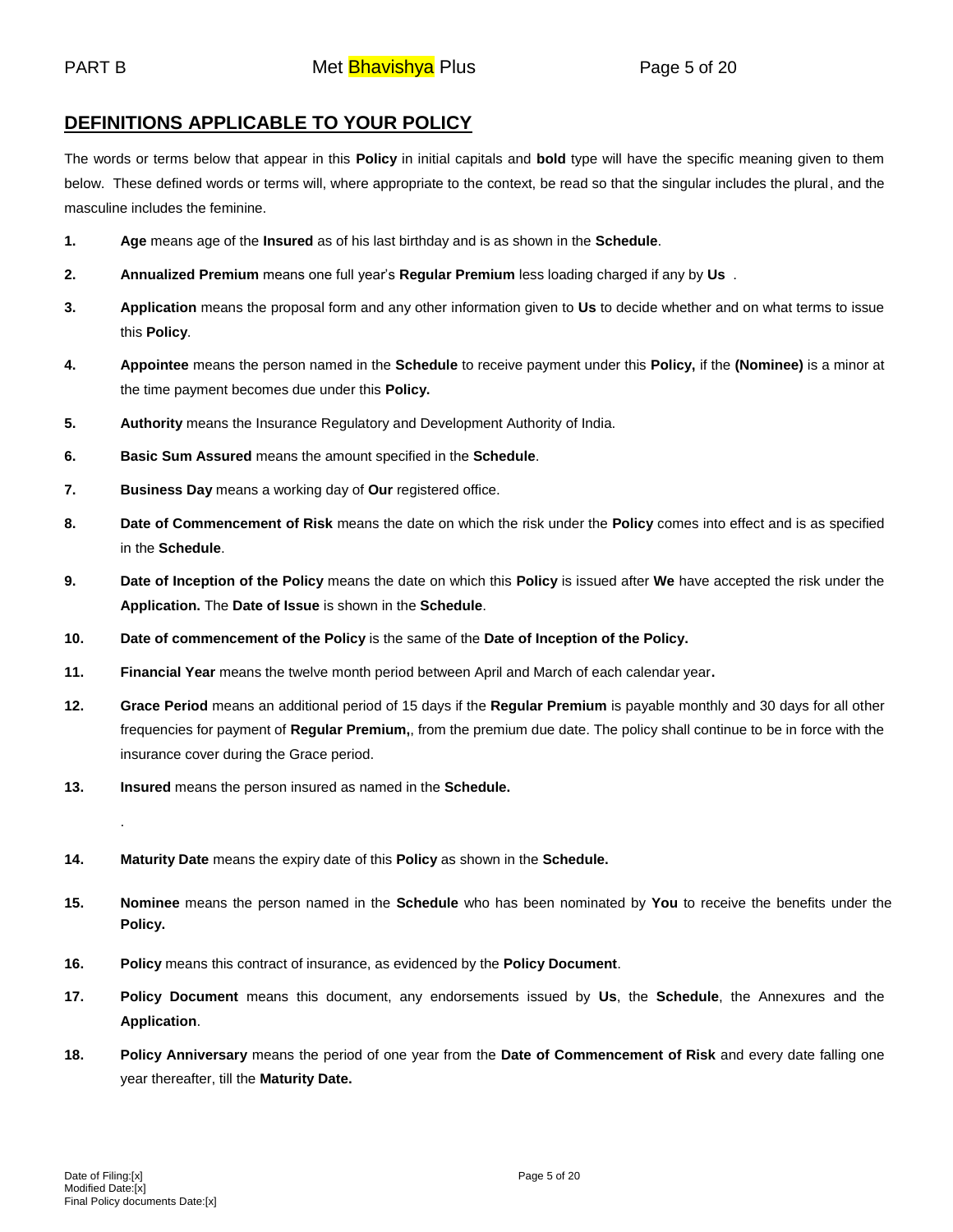- **19. Policy Term** means the period commencing on the **Date of Commencement of Risk** and concluding on the **Maturity Date**.
- **20. Policy Year** means a period of twelve consecutive calendar months from the **Date of Commencement of Risk.**
- **21. Premium Payment Term** means the period specified in the **Schedule** for which **Regular Premium** must be paid.
- **22. Reduced Paid Up Sum Assured** means the **Basic Sum Assured** reduced by multiplying the ratio of Number of Installment Premiums paid / Total number of Installment Premiums payable during the Premium Payment Term
- **23. Regular Premium** means the regular payments to be made by **You**, to keep the **Policy** in force, in accordance with the frequency of payment chosen by **You** and is the amount as specified in the **Schedule**.
- **24. Revival Period** means a period of 2 years from the due date of the first unpaid **Regular Premium** during which the **Policy** may be revived.
- **25. Rider** means the rider terms and conditions that are attached to and form a part of the **Policy**. The **Schedule** will specify if any **Riders** are available and in force under the **Policy**.
- **26. Schedule** means the policy schedule set out above that **We** have issued, along with any Annexure, tables or endorsements attached to it from time to time.
- **27. Surrender Value** means the amount that is calculated in accordance with Part D.
- **28. We**, **Us**, or **Our** means PNB MetLife India Insurance Company Limited.
- **29. You** or **Your** means the **Policyholder** as named in the **Schedule.**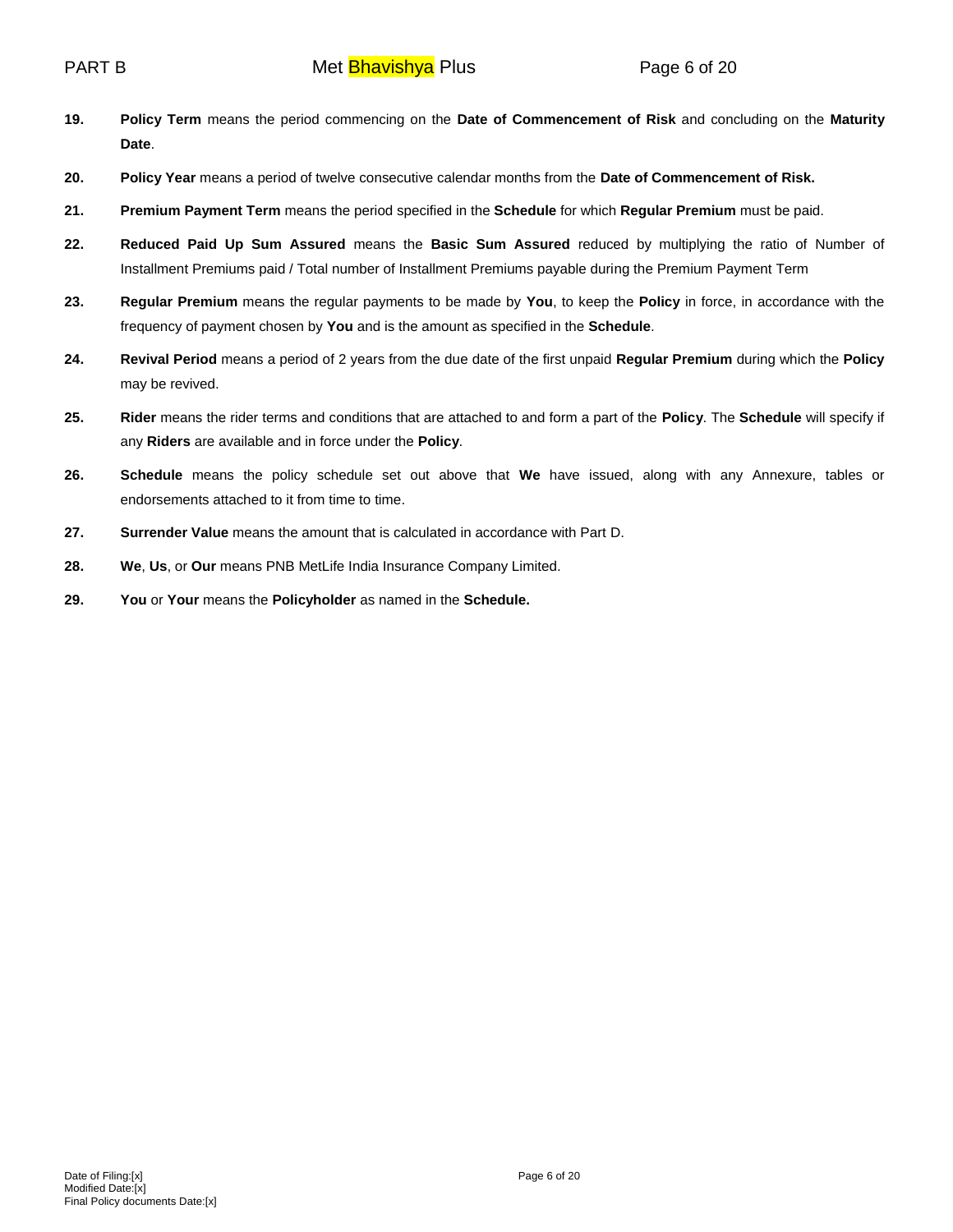# **POLICY FEATURES, BENEFITS & PREMIUM PAYMENT CONDITIONS**

# **1. Policy Features**

MetLife Bhavishya Plus is the name of the product offered by Us. It is a non-linked traditional, regular pay, deferredparticipating endowment plan. Your Policy provides the following benefits

# **2. Policy Benefits**

# 2.1. **Death Benefit**

- 2.1.1. Upon the **Insured's** death when the **Policy** is in full force and effect, **We** will pay the **Nominee** the Death Sum Assured plus the accrued Simple Revisionary Bonuses. The Death Sum Assured is higher of 10 times of the Annualized Premium or Minimum Guaranteed Sum Assured on Maturity or Absolute amount assured to be paid on death or 105% of all premiums paid, as the case may be. The absolute amount assured on death is the **Basic Sum Assured** and the Minimum Guaranteed Sum Assured on Maturity is 40% of the **Basic Sum Assured.**
- 2.1.2. In addition to the **Death Benefit** payable, on the **Insured's** death, the **Policy** shall remain in force till the **Maturity Date** and all the future **Regular Premiums** that would otherwise have been payable will be waived. **We** shall pay the **Nominee / Appointee** the following future Policy benefits:
	- A fixed amount of 20% of **Base Sum Assured**, payable at the end of each **Policy Year**, in last three years or balance years (in case of death of Insured during the last 3 **Policy Year**) before the maturity date of the **Policy**
	- At the end of the policy term, the **We** shall pay 40% of the **Base Sum Assured** plus the S**imple Reversionary Bonuses** accrued after the death of life insured plus **Terminal Bonus**, if any
- **2.1.3** This policy cannot be surrendered once the **Death Sum Assured** and Accrued **Simple Reversionary Bonuses** are paid.

# 2.2. **Survival Benefits**

(i) **We** will pay an amount equal to 20% of the **Basic Sum Assured** on each **Policy Anniversary** for three **Policy Years** before the **Maturity Date** provided that the **Insured** is alive on each such date when the payment becomes due.

# 2.3. **Maturity Benefits**

(i) If the **Insured** is alive and the **Policy** is in force on the **Maturity Date**, **We** will pay 40% of **Basic Sum Assured** plus all the accrued **Simple Reversionary Bonuses** plus the **Terminal Bonus** (if any) to **You** and the **Policy** and all benefits thereunder shall terminate**.**

# 2.4. **Bonus**

The following two bonuses may be declared by **Us** under this **Policy** in **Our** sole and absolute discretion. None of these bonuses are guaranteed to be declared and declaration will depend on **Our** actual experience.

# **Simple Reversionary Bonus**

(a) **We** may declare a Simple Reversionary Bonus at the end of each **Financial Year** following the completion of the first 2 **Policy Years** if the **Policy** is in force at the time the Simple Reversionary Bonus is proposed to be declared. The Simple Reversionary Bonus declared will be a percentage of the **Basic Sum Assured** and will be credited to the **Policy** on the **Policy Anniversary** immediately following the declaration of the Simple Reversionary Bonus. Once the Simple Reversionary Bonus is declared it is guaranteed to be paid by **Us** in accordance with the terms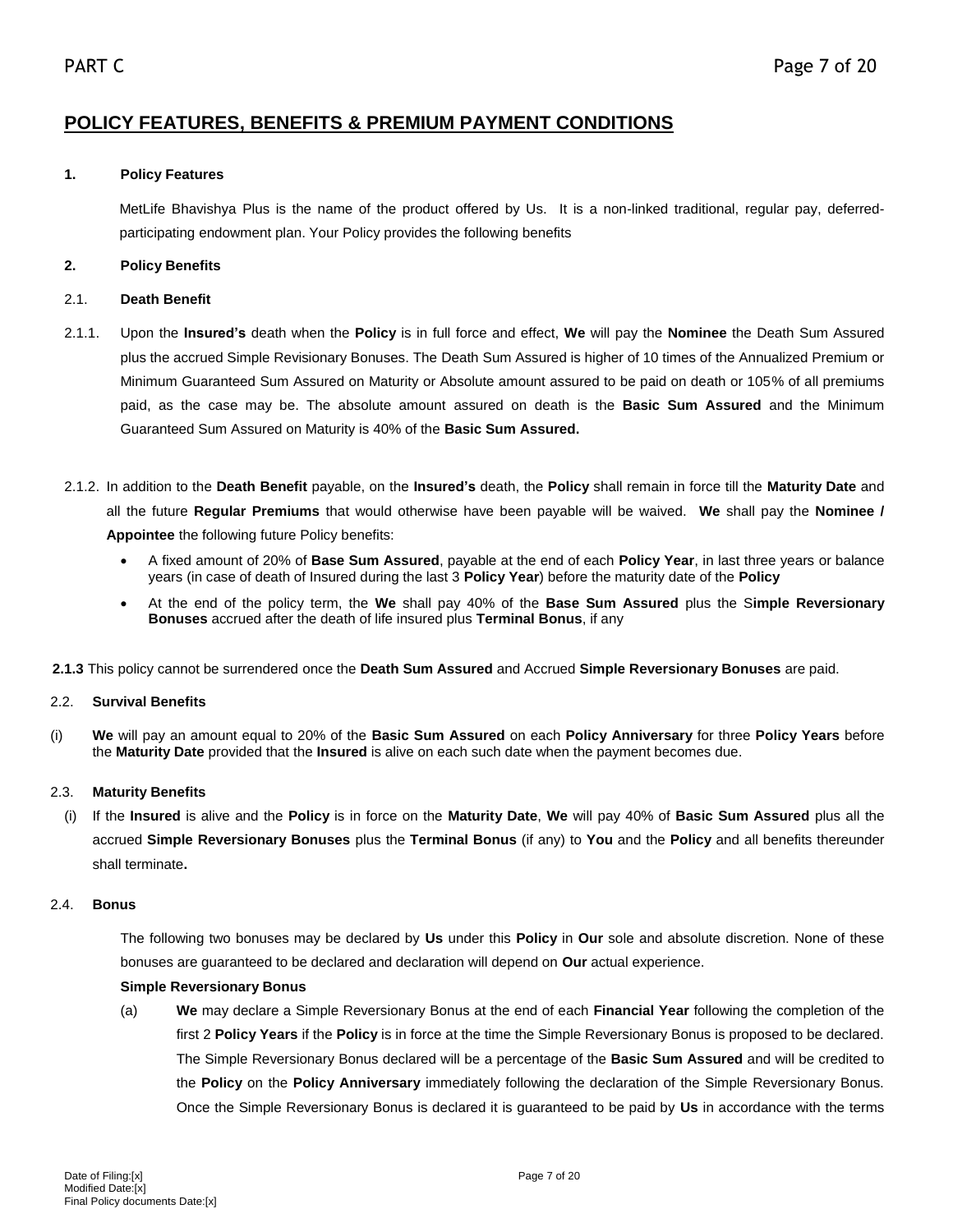of the **Policy**. In case of death of the Insured during the 3<sup>rd</sup> Policy Year, Simple Reversionary Bonus will be payable along with the **Death Benefit**.

## **Terminal Bonus**

(b) **We** may declare a Terminal Bonus after the completion of the first 5 **Policy Years**. The Terminal Bonus declared will be a percentage of the Simple Reversionary Bonus declared by **Us** and payable to You or Your Nominee / Appointee on maturity of the Policy as the case maybe.

### 2.5. **Suicide Exclusion**

If the **Insured's** death is due to suicide (whether sane or insane at the time of suicide) within one year from the **Date of Inception of the Policy**, **Our** liability to make payment under the **Policy** will be limited only to refunding 80% of the total **Regular Premium** received under the **Policy**. **We** shall not be liable to pay any interest on this amount.

If the **Insured's** death is due to suicide (whether sane or insane at the time of suicide) within one year from the date of the last revival of the **Policy**, **Our** liability to make payment under the **Policy** will be only limited to the higher of the **Surrender Value** or 80% of the total **Regular Premium** received under the **Policy** till the date of death provided the Policy is in force.**. We** shall not be liable to pay any interest on this amount.

### **3. Premium Payment Conditions**

### 3.1. **Payment of Regular Premium**

**You** must pay the **Regular Premium** on or before its due date specified in the **Schedule**. All taxes, cess, surcharge and other levies, whether existing now or introduced in the future, will be levied, as and when applicable, on the **Regular Premiums** to be paid by **You.**

## 3.2. **Alteration of the Regular Premium Frequency**

**You** may change the frequency of **Regular Premium** payments provided that **You** give **Us** a written request and make payment of the Alteration Charges listed in Part E. The change in frequency will be applied only from the **Policy Anniversary** following the date of **Your** request.

#### 3.3. **Grace Period**

**Regular Premium** that is not received in full by its due date may be paid in full during the **Grace Period**. Upon the **Insured's** death during the **Grace Period**, the Death Benefit shall be payable in full.

## 3.4. **Premium Discontinuance during the first 3 Policy Years**

If the **Regular Premium** for the first 3 **Policy Years** has not been received and the due **Regular Premium** is not received in full during the **Grace Period**, the **Policy** will lapse and no benefits shall be payable under the **Policy** on the occurrence of the **Insured's** death or otherwise. The Lapsed Policy can be reinstated within 2 years from the date of first unpaid premium. No Policy benefits will be payable if the Policy is not reinstated by paying all due premiums together with interest and revival fee.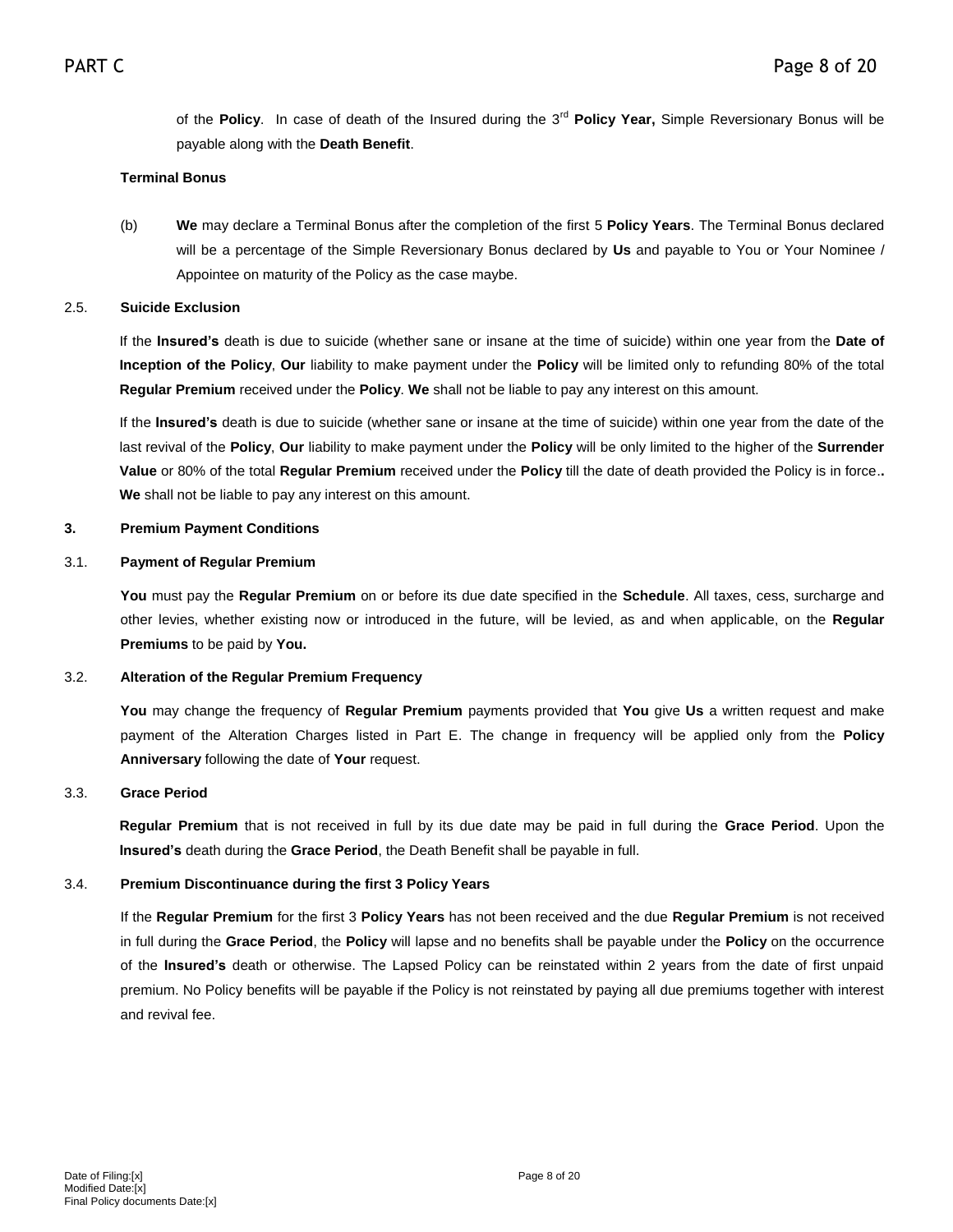## 3.5. **Premium Discontinuance after the completion of the first 3 Policy Years**

If the Regular Premium for the first 3 Policy Years has been received in full, however Regular Premium due from the 4<sup>th</sup> Policy Year has not received in full after the **Grace Period**, the **Policy** shall lapse.

During the **Revival Period**, **You** have an option to either revive the **Policy** by paying all due premiums together with interest and revival fee or covert the **Policy** to **Reduced Paid Up** or Surrender the Policy.

In case **You** do not choose from any of the three options set out above during the **Revival Period**, then **We** would convert **Your Policy** as **Reduced Paid Up ("RPU")** and benefits in accordance with below Clause above would be payable

#### 3.6 The following benefits will be payable when the **Policy** is a Reduced Paid-up Policy:

**Reduced Death Benefit**: Upon the **Insured's** death when the **Policy** is a Reduced Paid-up Policy, **We** will pay the **Nominee** the Higher of {**RPU Death Sum Assured** + the accrued **Simple Reversionary Bonuses**}. The **RPU Death Sum Assured** is calculated as **Death Sum Assured** multiplied by number of **Annual Premiums** received / number of **Annual Premiums** payable during the **Premium Payment Term**.

The **Policy** terminates with the settlement of the Reduced Death Benefit.

No **Simple Reversionary Bonus** or **Terminal Bonus** shall accrue to the **Policy** while the **Policy** is a Reduced Paid-up Policy. All **Simple Reversionary Bonuses** that have accrued before the **Policy** was converted to a Reduced Paid-up Policy shall continue to vest in the **Policy**.

**In case of Survival: We** shall pay a fixed amount of 20% of **Reduced Paid-Up Sum Assured** at the end of each **Policy Year**, in last three years before the **maturity date** of the **Policy** where **Reduced Paid-Up Sum Assured** is **Basic Sum Assured** \* (Number of Installment Premiums paid / Total number of Installment Premiums payable during the Premium Payment Term).

#### **In case of Maturity**

- **i. We** will pay 40% of the **Reduced Paid-Up Sum Assured** plus the accrued **Simple Reversionary Bonus**, provided the **Insured** is alive till the **Maturity Date**.
- 3.7 **Surrender: You** may surrender the Policy in accordance with the surrender provisions in Part D.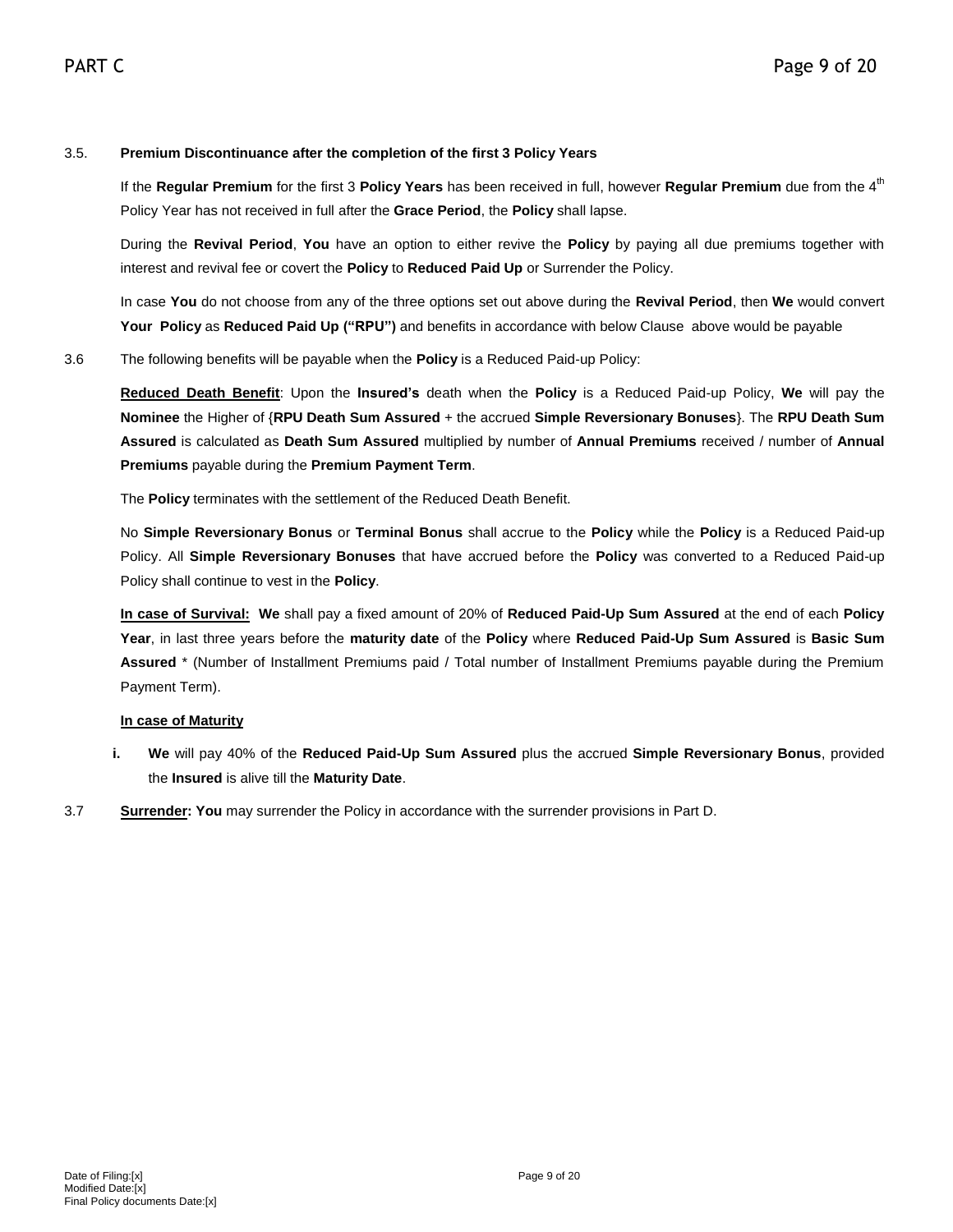# **POLICY SERVICING CONDITIONS**

**You are requested to refer to the Policy Servicing Conditions described below before making a request for Policy servicing to Us.**

#### **1. Free Look Period**

If **You** have any objections to the terms and conditions of this **Policy**, **You** may cancel the **Policy** by giving a signed written notice to **Us** within 15 days from the date of receiving this **Policy** (30 days in case the **Policy** is sold to **You** through distance marketing mode), stating the reasons for **Your** objection and **You** will be entitled to a refund of the **Regular Premiums** paid subject to a deduction of proportionate risk premium for the period of cover in addition to the expenses incurred on medical examination (if any) and the stamp duty charges.

#### **2. Procedure for Revival of a Lapsed/Reduced Paid-up Policy**

A **Policy** that has lapsed or that has been converted to a Reduced Paid-up Policy in accordance with Part C may be revived during the **Revival Period** by giving **Us** written notice to revive the **Policy**, provided that:

- (a) Satisfactory evidence of insurability of the **Insured** in accordance with **Our** board approved underwriting policy is provided to **Us** at **Your** expense. **We** may charge extra premium for the continuance of the **Policy** in accordance with **Our** board approved underwriting policy;
- (b) The due **Regular Premium** and interest at the rate specified by **Us** is paid to **Us** in full. **We** may change the applicable interest rate from time to time with the approval of the **Authority**.
- (c) The Revival Fee specified in Part E is received by **Us**;

## **3. Loan**

- (a) If the **Policy** is in force and **Regular Premium** for the first 3 **Policy Years** has been received in full and the **Policy** has attained a **Surrender Value** , then **We** may in **Our** sole and absolute discretion permit **You** to take a loan under the **Policy** provided that:
	- (i) The proposed loan amount does not exceed 90% of the Special Surrender Value calculated in accordance with Clause 4 below at the end of the relevant **Policy Year** less any unpaid **Regular Premiums** for that **Policy Year** and loan interest (if any) accrued to the end of that **Policy Year**;
	- (ii) The **Policy** shall be assigned to **Us** absolutely, to the extent of outstanding loan on the **Policy**. It is understood and agreed that this assignment will cancel all nominations and other assignments in force at the time, to the extent of the outstanding loan and interest, the loan is granted.
- (b) If a loan is granted to **You** under then it is agreed and understood that:
	- (i) **You** shall re-pay the loan in the manner and in the amounts specified by **Us** at the time of disbursement of the loan;
	- (ii) **We** shall charge interest on the loan amount granted at such rates of interest prevailing at the time of disbursement of the loan;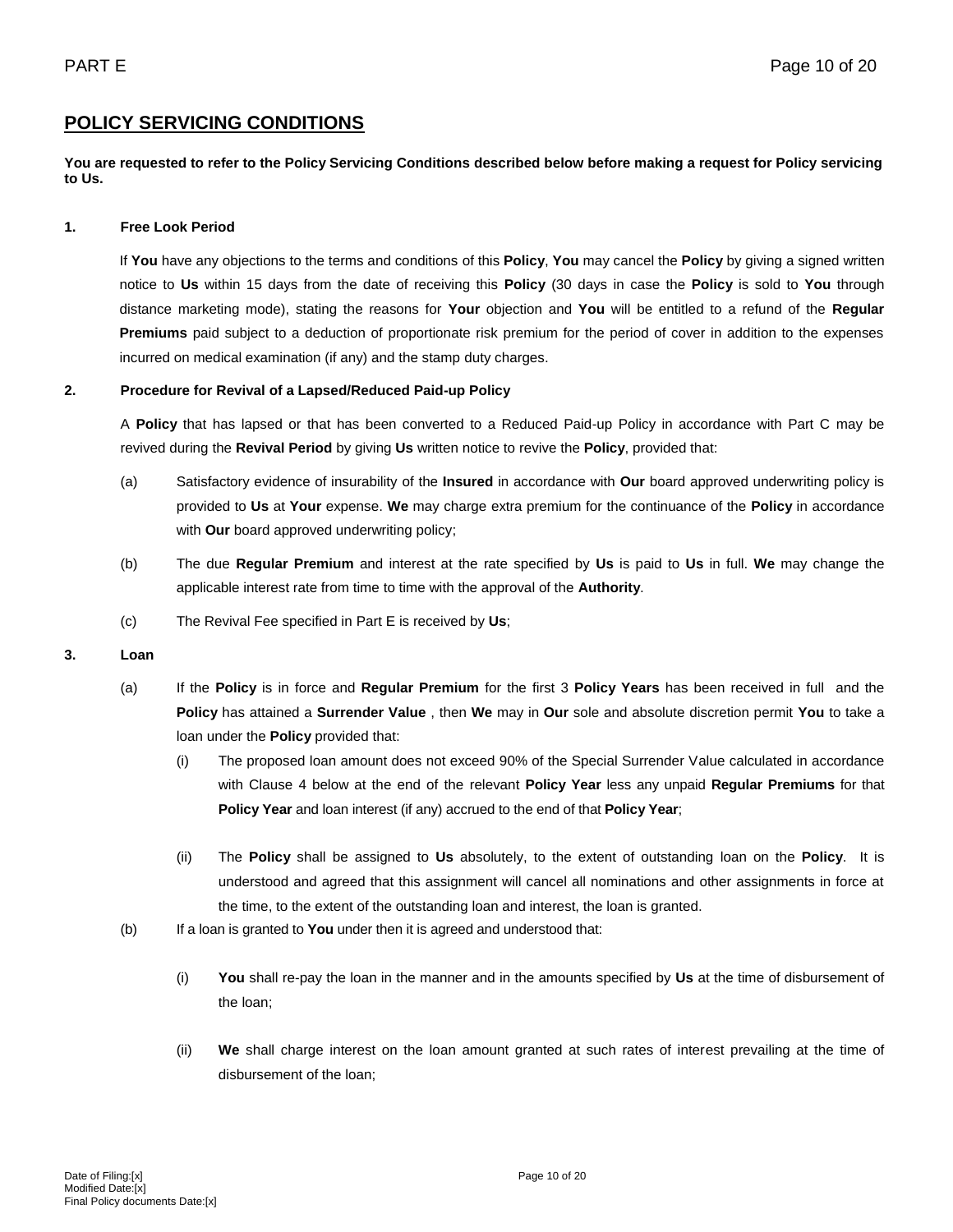- (iii) Interest on the loan is due at the end of each **Policy Year**. If the interest amount is not received in full within 30 days of it becoming due, the interest amount will be added to the loan principal amount. The revised loan principal amount (as on the due date of the interest amount) will bear interest at the same rate as the original loan principal;
- (iv) **You** may take any additional loan under the **Policy** provided that the proposed loan amount and the existing loan principal cumulatively do not exceed 90% of the Special Surrender Value calculated in accordance with Clause 4 below at the end of the current **Policy Year** less any unpaid **Regular Premiums** for that **Policy Year** and loan interest (if any) accrued to the end of that **Policy Year**;
- (v) If the **Insured** dies before all outstanding loan amounts have been received by **Us**, then **We** will deduct an amount equal to the outstanding loan amount plus the interest due thereon from the **Death Benefit** payable under the **Policy**.

### **4. Surrender**

**We** will pay the **Surrender Value** if the **Policy** is surrendered after the **Regular Premium** for at least the first 3 **Policy Years** has been received. The **Policy** and all benefits under the **Policy** shall automatically terminate on the surrender of the **Policy**. The **Surrender Value** payable on surrender of the **Policy** is the higher of the Guaranteed Surrender Value and the Special Surrender Value which are calculated as follows:

- (a) **Guaranteed Surrender Value**: The Guaranteed Surrender Value is the minimum surrender value guaranteed to be paid by **Us** which is equal to a percentage of the total Regular Premiums received (excluding taxes, cess and extra premiums paid) plus the surrender value of the accrued Simple Reversionary Bonus less any Survival Benefit(s) already paid. (Refer Annexure)
- (b) **Special Surrender Value**: The Special Surrender Value is calculated by **Us** based on the Reduced Basic Sum Assured which is discounted by the applicable special surrender value factor plus the accrued Simple Reversionary Bonus. The Special Surrender Value is not guaranteed and the special surrender value factors may be changed by **Us** from time to time with the approval of the **Authority**. **You** may check the applicable special surrender value with **Us** before surrendering the **Policy**.

## **5. Claims Procedure**

**We** will not be obliged to make any payment of the Death Benefit unless and until **We** have received all of the information and documentation **We** request, including but not limited to:

- (a) The original **Policy** document;
- (b) The claim form prescribed by **Us**, duly completed;
- (c) The official death certificate issued by a competent governmental authority;
- (d) First Information Report, police inquest report and a post-mortem report where the **Insured's** death is due to an unnatural cause;
- (e) Proof of title to the **Policy** where applicable;
- (f) **Nominee**/**Appointee**/legal heir identification and address proof as per regulatory requirements.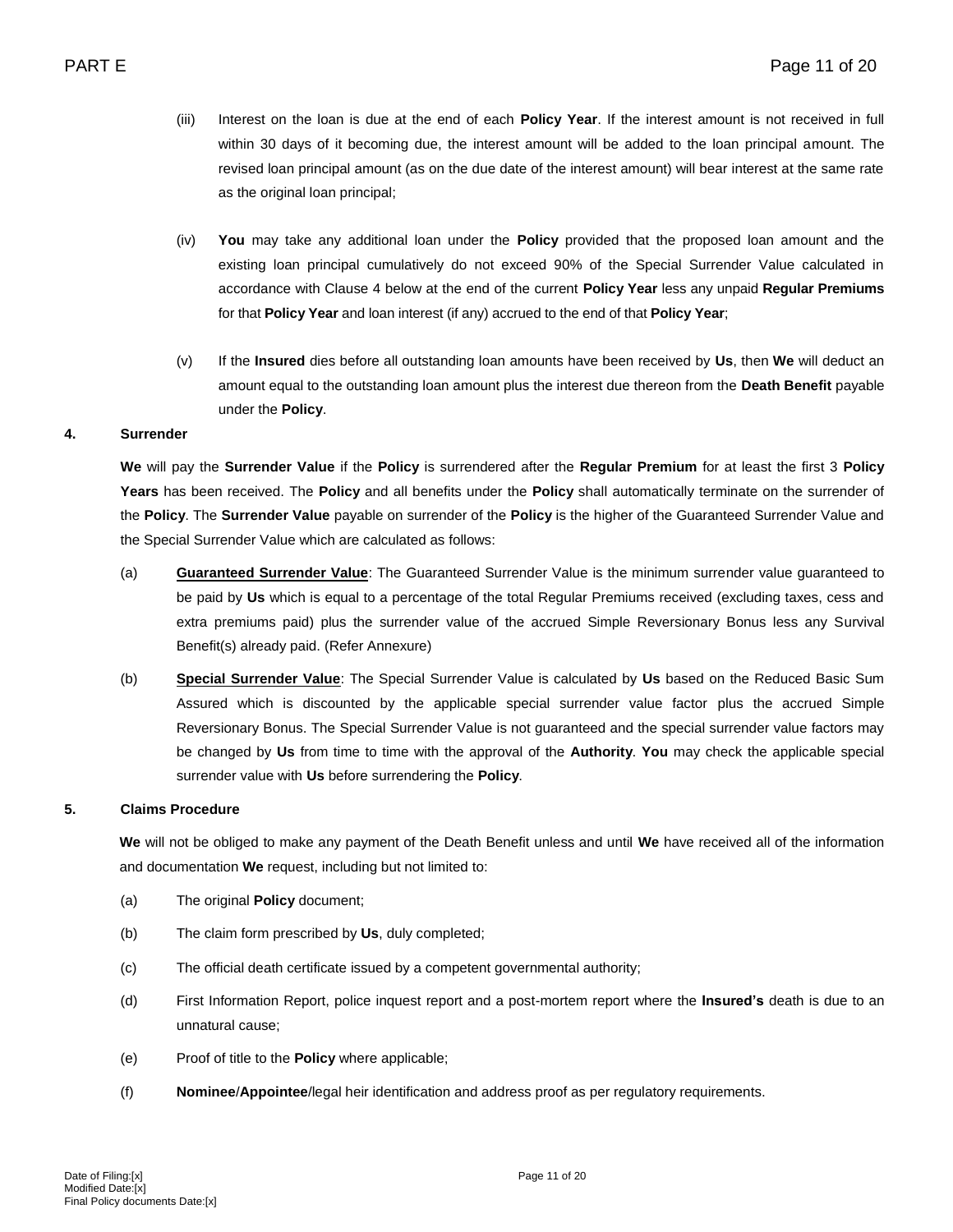- **6. Maturity Benefit payout procedure: We** will not be obliged to make any payment of the Maturity Benefit unless and until **We** have received all of the information and documentation **We** request, including but not limited to:
	- (a) The **Policy** document.
	- (b) The claim form prescribed by **Us**, duly completed;
	- (c) The discharge voucher prescribed by **Us**, duly completed

## **7. Termination of the Policy**

The **Policy** shall be terminated on the occurrence of the earliest of the following:

- (a) Payment of the Death Benefit specified in Part C in full;
- (b) The payment of Surrender Value of the **Policy**;
- (c) The payment of **Maturity Benefit** ;
- (d) On the expiry of the **Revival Period** provided that the **Policy** has not been converted to a Reduced Paid-up Policy in accordance with Part C.
- (e) In terms of clause 10 of Part F, in the event applicable.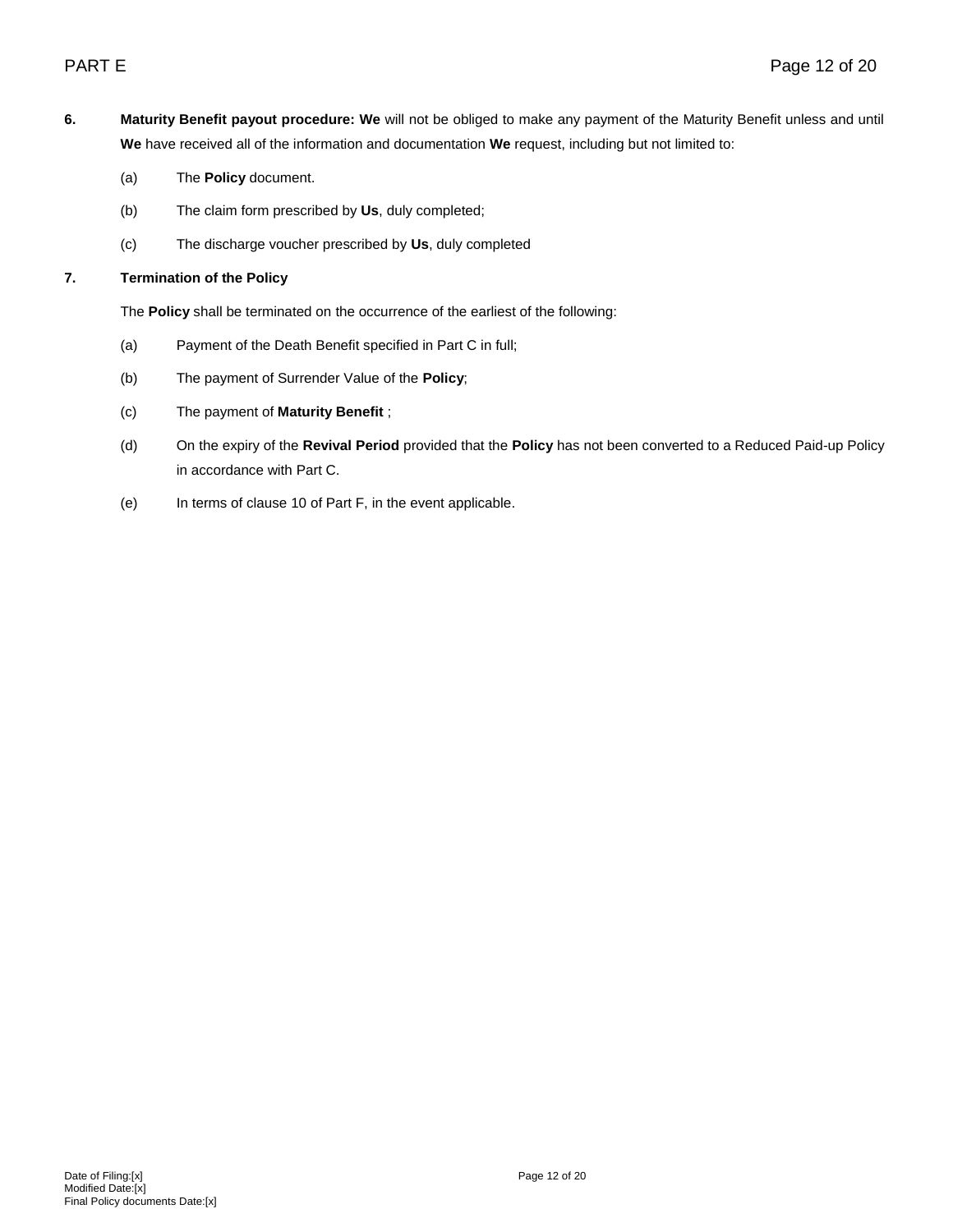# **POLICY CHARGES**

.

The following fees/charges are applicable under this **Policy**:

- 1. Alteration Charges: This charge is payable for each request that **You** make to **Us** to change the applicable frequency for payment of the **Regular Premium** under the **Policy** in accordance with the Premium Payment Conditions in **Part C**. The Alteration Charges presently are Rs.100 for each request. This charge is subject to change with the approval of the **Authority**.
- 2. Revival Fee: This fee is payable for each request that **You** make to **Us** to revive a lapsed/Reduced Paid-up Policy in accordance with the Revival provisions in **Part D**. The Revival Fee is presently Rs.250 for each request. This fee is subject to change with the approval of the **Authority**.
- 3. Miscellaneous Fee: This fee is payable for issuing a new **Policy Document** if the original **Policy Document** has been lost. The Miscellaneous Fee is presently Rs. 200 for each such request.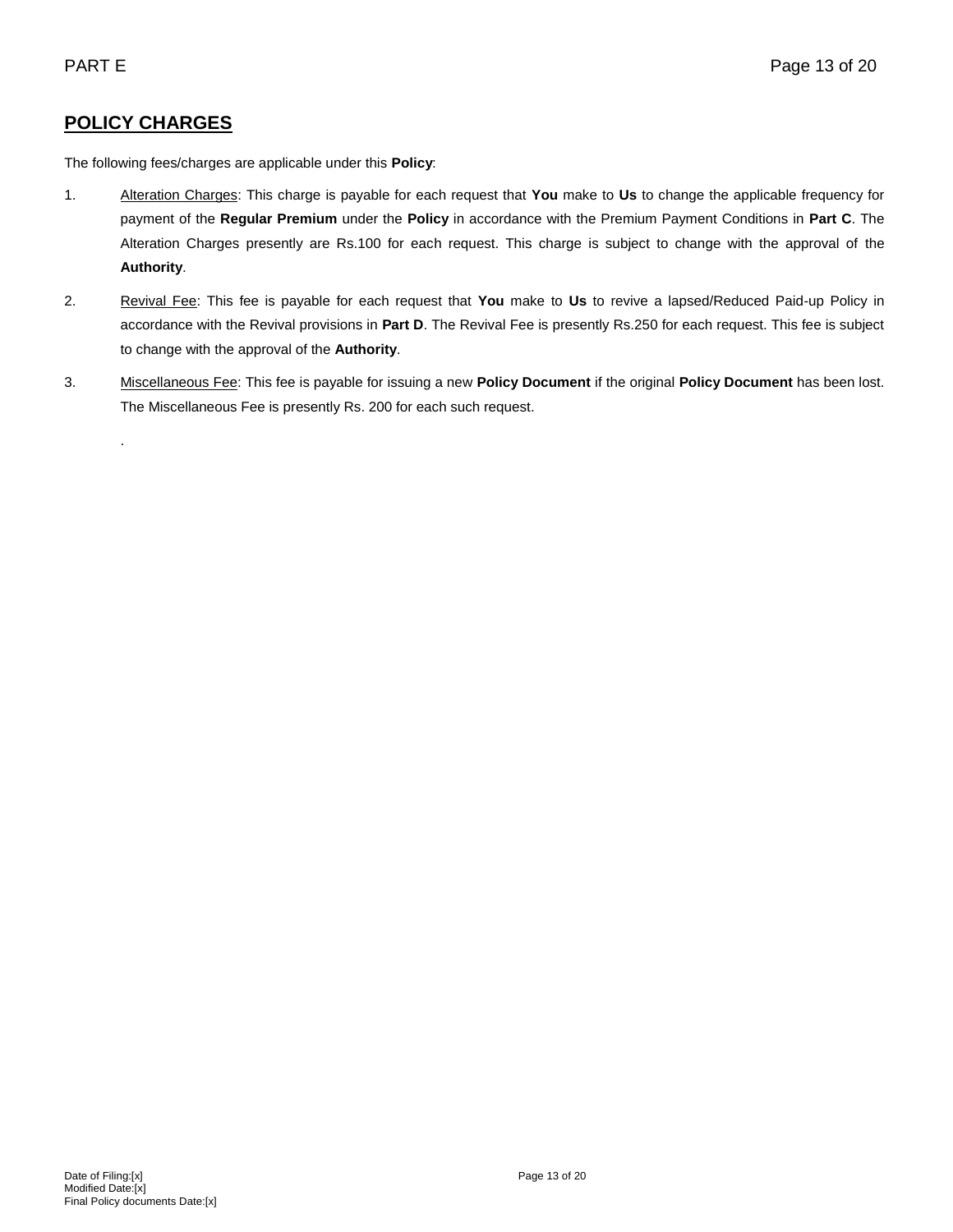# **GENERAL TERMS & CONDITIONS**

# **The following general terms and conditions are applicable to Your Policy.**

If **You** wish to change the **Nominee**, assign the **Policy** or update **Your/Nominee's** address or other contact details in **Our** records, **You** should do so only through the forms prescribed by **Us** for these purposes. These forms are available at **Our** offices or may be obtained from **Your** financial advisor.

# 1. **Nomination:**

Nomination should be in accordance with provisions of Section 39 of the Insurance Act 1938 as amended from time to time. A Leaflet containing the simplified version of the provisions of Section 39 is enclosed as Annexure – (1 ) to this **Policy** for your reference.

## 2. **Assignment:**

Assignment should be in accordance with provisions of Section 38 of the Insurance Act 1938 as amended from time to time. A Leaflet containing the simplified version of the provisions of Section 38 is enclosed as Annexure – (2 ) to this **Policy** for your reference.

### 3. **Taxation**

The tax benefits on the **Policy** shall be as per the prevailing tax laws in India and amendments thereto from time to time. In respect of any payment made or to be made under this **Policy**, **We** will deduct or charge or recover taxes including service tax and other levies as applicable at such rates as notified by the government or such other body authorized by the government from time to time. Tax laws are subject to change.

## 4. **Currency & Place of Payment**

All amounts payable either to or by **Us** will be paid in the currency shown in the **Schedule**. Such amounts will be paid by a negotiable bank draft or cheque drawn on a bank in the country in which the currency of this **Policy** is denominated.

## 5. **Section 45 of the Insurance Act, 1938**

- 1. No policy of life insurance shall be called in question on any ground whatsoever after the expiry of three years from the date of the policy i.e. from the date of commencement of the policy or the date of commencement of risk or the date of revival of the policy or the date of the rider to the policy, whichever is later.
- 2. A policy of life insurance may be called in question at any time within three years from the date of commencement of the policy or the date of commencement of risk or the date of revival of the policy or the date of the rider to the policy, whichever is later, on the ground of fraud; provided that the insurer shall have to communicate in writing to the insured or the legal representatives or nominees or assignees of the insured, the grounds and materials on which such decision is based. For the purposes of this sub-section, the expression 'fraud' means any of the following acts committed by the insured or by his agent, with the intent to deceive the insurer or to induce the insurer to issue a life insurance policy:
	- a. the suggestion, as a fact of that which is not true and which the insured does not believe to be true;
	- b. The active concealment of a fact by the insured having knowledge or belief of the fact;
	- c. Any other act fitted to deceive; and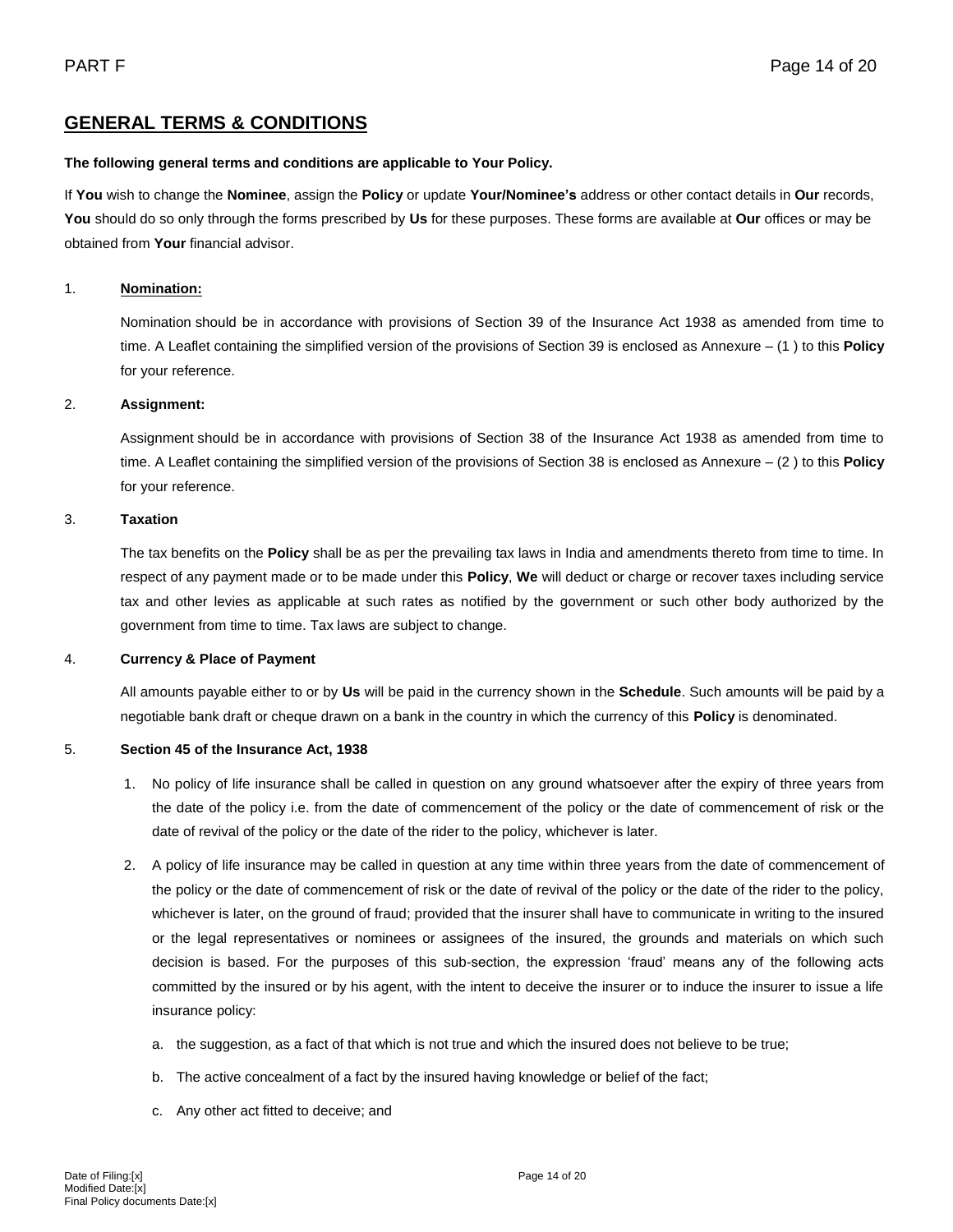### d. Any such act or omission as the law specifically declares to be fraudulent.

Mere silence as to facts likely to affect the assessment of risk by the insurer is not fraud, unless the circumstances of the case are such that regard being had to them, it is the duty of the insured or his agent, keeping silence to speak, or unless his silence is, in itself, equivalent to speak.

- 3. Notwithstanding anything contained in sub section 2, no insurer shall repudiate a life insurance policy on the ground of fraud if the insured can prove that the misstatement of or suppression of a material fact was true to the best of his knowledge and belief or that there was no deliberate intention to suppress the fact or that such mis-statement of or suppression of a material fact are within the knowledge of the insurer; provided that in case of fraud, the onus of disproving lies upon the beneficiaries, in case the policyholder is not alive. A person who solicits and negotiates a contract of insurance shall be deemed for the purpose of the formation of the contract, to be the agent of the insurer.
- 4. A policy of life insurance may be called in question at any time within three years from the date of commencement of the policy or the date of commencement of risk or the date of revival of the policy or the date of the rider to the policy, whichever is later, on the ground that any statement of or suppression of a fact material to the expectancy of the life of the insured was incorrectly made in the proposal or other document on the basis of which the policy was issued or revived or rider issued; provided that the insurer shall have to communicate in writing to the insured or the legal representatives or nominees or assignees of the insured the grounds and materials on which such decision to repudiate the policy of life insurance is based. In case of repudiation of the policy on the ground of misstatement or suppression of a material fact, and not on ground of fraud, the premiums collected on the policy till date of repudiation shall be paid to the insured or the legal representatives or nominees or assignees of the insured within a period of ninety days from the date of such repudiation. The mis-statement of or suppression of fact shall not be considered material unless it has a direct bearing on the risk undertaken by the insurer, the onus is on the insurer to show that had the insurer been aware of the said fact, no life insurance policy would have been issued to the insured.
- 5. Nothing in this section shall prevent the insurer from calling for proof of age at any time if he is entitled to do so, and no policy shall be deemed to be called in question merely because the terms of the policy are adjusted on subsequent proof that the age of the life insured was incorrectly stated in the proposal.
- 6. **Fraud, Misrepresentation and Forfeiture**: Fraud, Misrepresentation and Forfeiture would be dealt with in accordance with provisions of Section 45 of the Insurance Act 1938 as amended from time to time. A Leaflet containing the simplified version of the provisions of Section 45 is enclosed in Annexure – (3) for your reference

## 7. **Proof of Age**

- (a) Subject to Section 45 of the Insurance Act 1938, if the actual age of the **Insured** differs from the **Age** stated in the **Application** then:
	- (i) If the actual age proves to be higher than what is stated in the **Application**, the **Basic Sum Assured** will be adjusted to that which would have been purchased by the amount of premium paid, had the age been correctly stated. The **Policy** will continue to be in force;
	- (ii) If the actual age proves to be lower than what is stated in the **Application**, the premium paid in excess will be refunded to **You** without interest or may be adjusted towards future premium at **Our** sole discretion. The **Policy** will continue to be in force.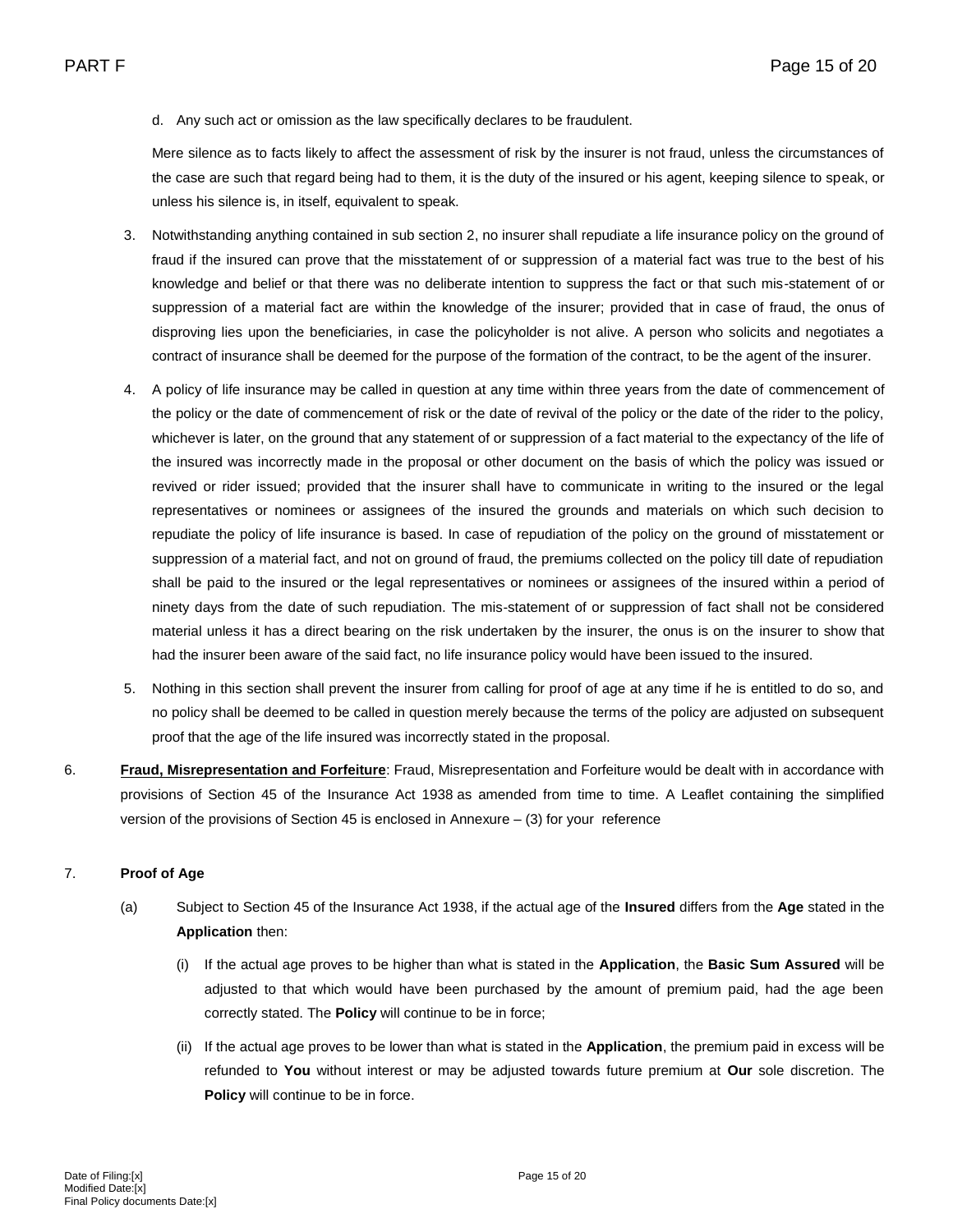(b) If the **Insured**'s actual age is such that it would have made him/her ineligible for the insurance cover stated in the **Policy**, **We** reserve the right at **Our** sole discretion to take such action as may be deemed appropriate including cancellation of the **Policy** upon payment of the **Surrender Value**.

## 8. **Loss of the Policy Document**

If the **Policy** is lost or destroyed, **You** may make a written request for a duplicate **Policy** which **We** will issue duly endorsed to show that it is in place of the original document, as long as **You** first pay **Us** the Miscellaneous Fee specified in **Part E.** Upon the issue of a duplicate **Policy**, the original will cease to have any legal force or effect.

## 9. **Travel, Residence & Occupation**

This **Policy** does not impose any restrictions as to travel, residence or occupation.

## 10. **Governing Law & Jurisdiction**

The terms and conditions of the **Policy** shall be governed by and be subject to Indian law and be subject to the sole and exclusive jurisdiction of the Indian courts.

## 11. **Our Address for Communications**

All notices and communications in respect of this **Policy** shall be addressed to **Us** at the following address:

**PNB MetLife India Insurance Company Ltd., 'Brigade Seshamahal' 5 Vani Vilas Road Basvangudi Bangalore – 560 004 India.**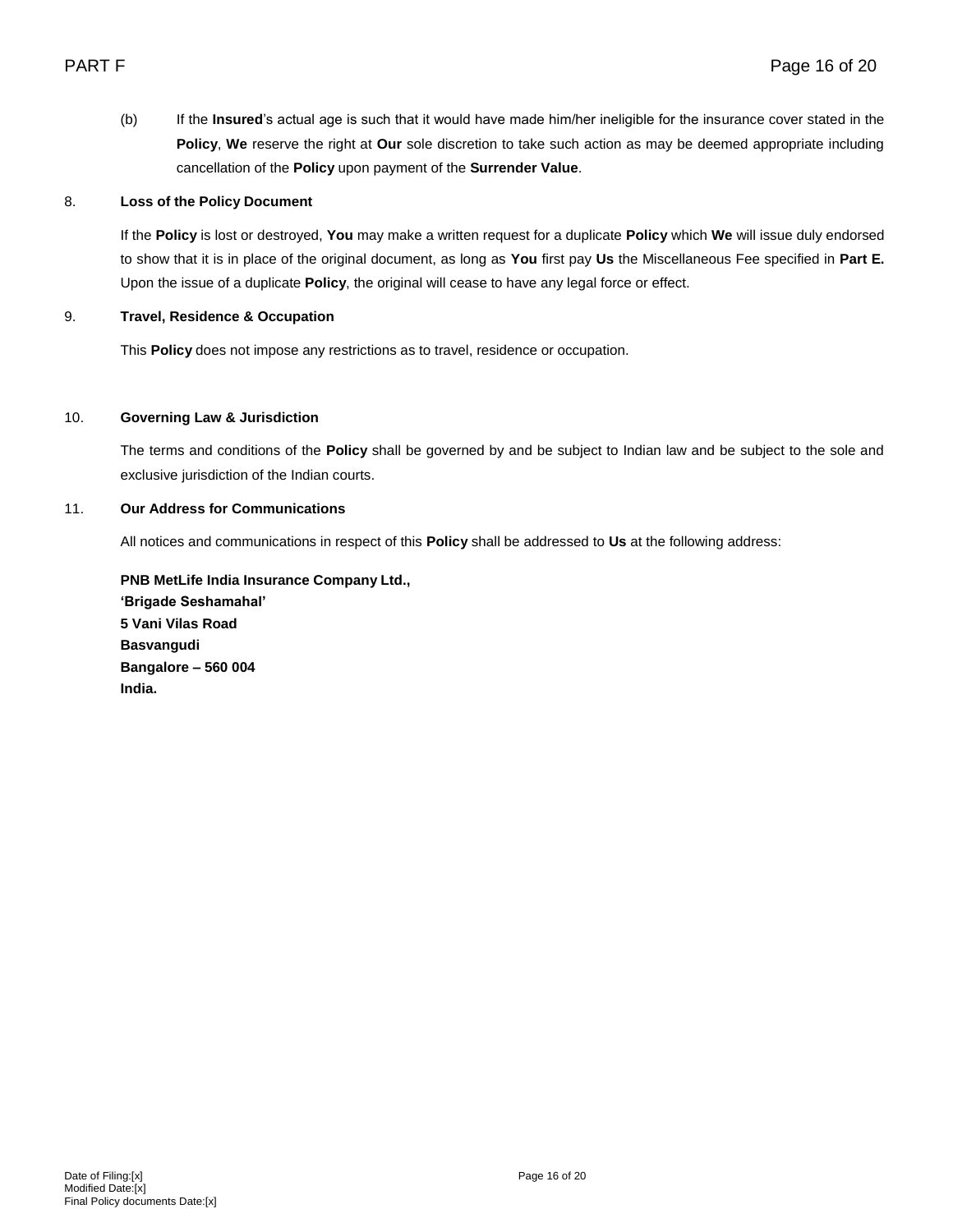# **GRIEVANCE REDRESSAL MECHANISM & OMBUDSMAN DETAILS**

### **Grievance Redressal Mechanism**

In case **You** have any query or complaint or grievance, **You** may approach **Our** office at the following address:

**PNB MetLife India Insurance Company Ltd., 'Brigade Seshamahal' 5 Vani Vilas Road Basvangudi Bangalore – 560 004 India.** 

**Toll Free Help line: 1-800-425-6969 (8am –8pm) Phone: +91 80 2650 2244 Fax +91 80 41506969 Email: [indiaservice@pnbmetlife.com](mailto:indiaservice@pnbmetlife.com) Web: www.pnbmetlife.com** 

Please address **Your** queries or complaints to **Our** customer services department, and **Your** grievances to **Our** grievance redressal officer, who are authorized to review **Your** queries or complaints or grievances and address the same. Please note that only an officer duly authorized by **Us** has the authority to resolve **Your** queries or complaints or grievances. **We** shall in no way be responsible, or liable, or bound by, any replies or communications or undertakings, given by or received from, any financial advisor or any employee who was involved in selling **You** this **Policy**.

In case **You** are not satisfied with the decision of the above office, or have not received any response within 10 days, **You** may contact the Authority by any of the following means for resolution:

**IRDA of India Grievance Call Centre (IGCC) Toll Free No.: 155255**

You can register your complaint online at [http://www.igms.irda.gov.in](http://www.igms.irda.gov.in/)

You can write or fax your complaints to **Consumer Affairs Department Insurance Regulatory and Development Authority of India 9 th Floor, United India Towers, Basheerbagh, Hyderabad – 500 029, Andhra Pradesh Fax No.: +91-40- 6678 9768 E-mail ID[: complaints@irda.gov.in](mailto:complaints@irda.gov.in)**

In case **You** are not satisfied with **Our** decision/resolution of the **Company**, **You** may approach the insurance ombudsman at the address in the list of ombudsman below, if **Your** grievance pertains to**:**

- (a) Insurance claim that has been rejected or dispute of a claim on legal construction of the **Policy;**
- (b) Delay in settlement of claim;
- (c) Dispute with regard to premium; or
- (d) Non-receipt of **Your Policy** document.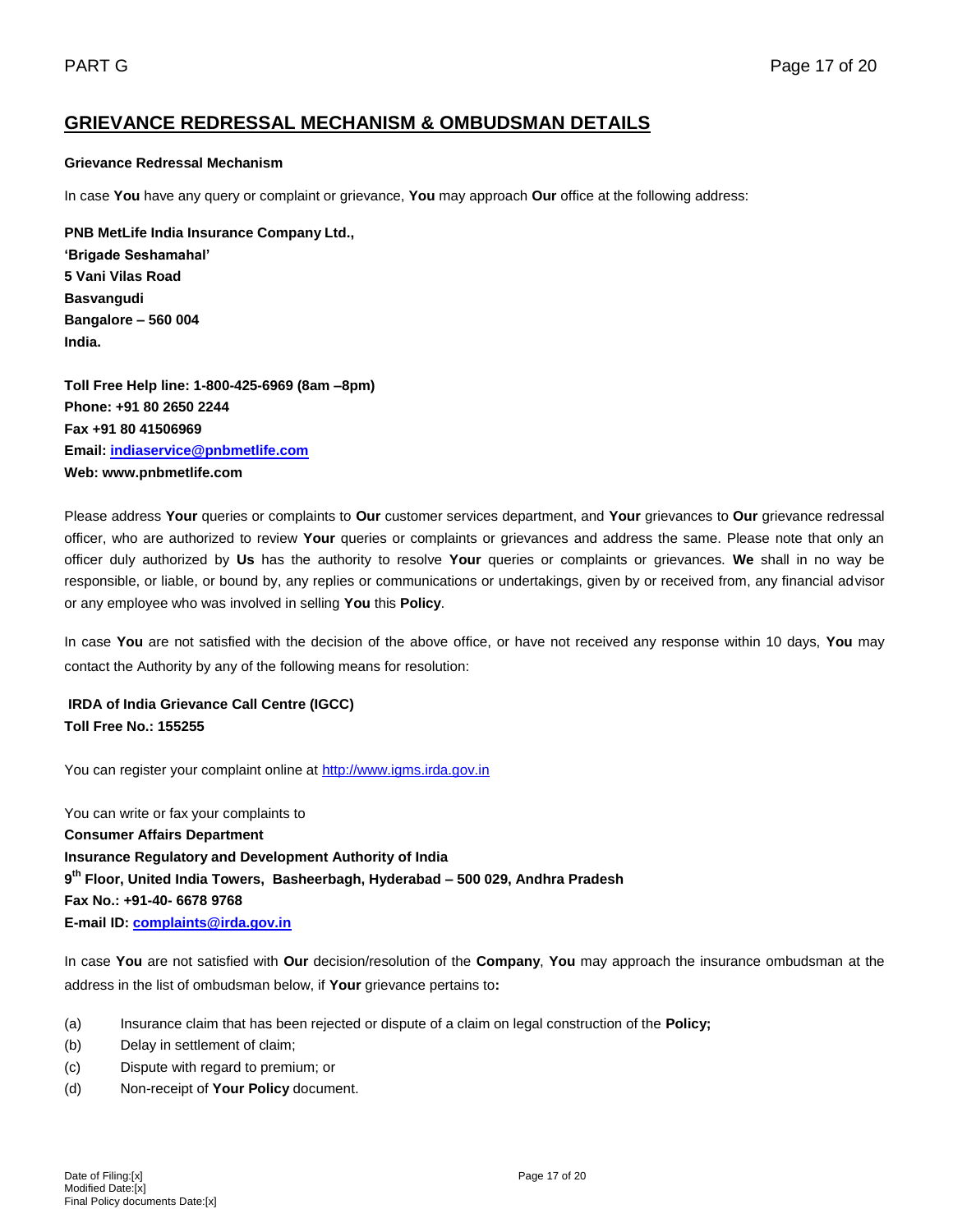The complaint should be made in writing duly signed by the **You**, **Nominee** or by **Your** legal heirs with full details of the complaint and the contact information of complainant

As per Rule 13(3) of the Redress of Public Grievances Rules 1998, the complaint to the insurance ombudsman can be made:

- (a) Only if the grievance has been rejected by the grievance redress machinery of the Insurer;
- (b) Within a period of one year from the date of rejection by the insurer; and
- (c) If it is not simultaneously under any litigation.

## **List of Insurance Ombudsman**

| <b>CONTACT DETAILS</b>                                                                                                                                                                                                                                                        | <b>JURISDICTION</b>                                                                                      |
|-------------------------------------------------------------------------------------------------------------------------------------------------------------------------------------------------------------------------------------------------------------------------------|----------------------------------------------------------------------------------------------------------|
| <b>AHMEDABAD</b><br>Sh. P.Ramamoorthy<br>Office of the Insurance Ombudsman,<br>2nd floor, Ambica House,<br>Near C.U. Shah College,<br>5, Navyug Colony, Ashram Road,<br>Ahmedabad - 380 014<br>Tel.:- 079-27546150/139<br>Fax:- 079-27546142<br>Email:-ins.omb@rediffmail.com | State of Gujarat and Union<br>Territories of Dadra & Nagar<br>Haveli and Daman and Diu.                  |
| <b>BENGALURU</b>                                                                                                                                                                                                                                                              |                                                                                                          |
| Shri. M. Parshad<br>Office of the Insurance Ombudsman,<br>Jeevan Mangal Bldg., 2nd Floor,<br>Behind Canara Mutual Bldgs.,<br>No.4, Residency Road,<br>Bengaluru - 560 025.<br>Tel.: 080 - 22222049<br>Email: insombudbng@gmail.com                                            | <b>New Centre</b>                                                                                        |
| <b>BHOPAL</b><br>Sh.Raj Kumar Srivastava<br>Office of the Insurance Ombudsman,<br>Janak Vihar Complex,<br>2nd Floor, 6, Malviya Nagar, Opp. Airtel,<br>Bhopal - 462 011.<br>Tel.:- 0755-2769200/201/202<br>Fax:- 0755-2769203<br>Email:-bimalokpalbhopal@gmail.com            | States of Madhya Pradesh and<br>Chattisgarh.                                                             |
| <b>BHUBANESHWAR</b><br>Office of the Insurance Ombudsman,<br>62, Forest park,<br>Bhubneshwar - 751 009.<br>Tel.:- 0674-2596461/2596455<br>Fax:- 0674-2596429<br>Email:-ioobbsr@dataone.in                                                                                     | State of Orissa.                                                                                         |
| <b>CHANDIGARH</b><br>Sh.Manik B.Sonawane<br>Office of the Insurance Ombudsman,<br>S.C.O. No. 101, 102 & 103, 2nd Floor,<br>Batra Building, Sector 17 - D,<br>Chandigarh - 160 017.                                                                                            | States of Punjab, Haryana,<br>Himachal Pradesh, Jammu &<br>Kashmir and Union territory of<br>Chandigarh. |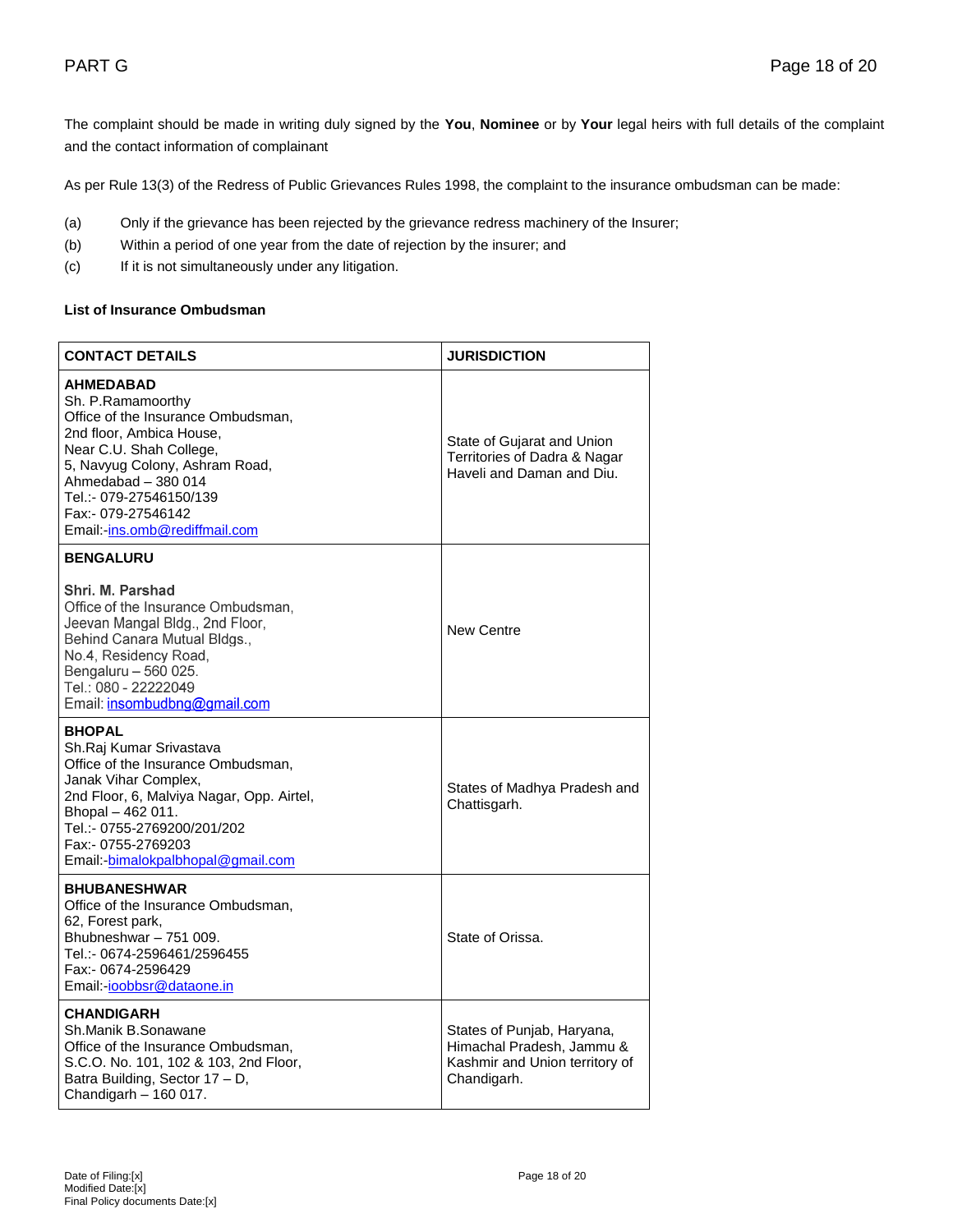| Tel.:- 0172-2706196/5861/6468<br>Fax:- 0172-2708274<br>Email:-ombchd@yahoo.co.in                                                                                                                                                                                                                    |                                                                                                                                        |
|-----------------------------------------------------------------------------------------------------------------------------------------------------------------------------------------------------------------------------------------------------------------------------------------------------|----------------------------------------------------------------------------------------------------------------------------------------|
| <b>CHENNAI</b><br>Sh. Virender Kumar<br>Office of the Insurance Ombudsman,<br>Fatima Akhtar Court,<br>4th Floor, 453 (old 312), Anna Salai, Teynampet,<br>CHENNAI - 600 018.<br>Tel.:- 044-24333678/664/668<br>Fax:- 044-24333664<br>Email:-chennaiinsuranceombudsman@gmail.com                     | State of Tamil Nadu and Union<br>Territories - Pondicherry Town<br>and Karaikal (which are part of<br>Union Territory of Pondicherry). |
| <b>DELHI</b><br>Office of the Insurance Ombudsman,<br>2/2 A, Universal Insurance Building,<br>Asaf Ali Road,<br>New Delhi - 110 002.<br>Tel.:- 011-23239611/7539/7532<br>Fax:- 011-23230858<br>Email:-jobdelraj@rediffmail.com                                                                      | States of Delhi and Rajasthan.                                                                                                         |
| <b>GUWAHATI</b><br>Sh.D.C.Choudhury<br>Office of the Insurance Ombudsman,<br>'Jeevan Nivesh', 5th Floor,<br>Nr. Panbazar over bridge, S.S. Road,<br>Guwahati - 781001(ASSAM).<br>Tel.:- 0361-2132204/2131307/2132205<br>Fax:- 0361-2732937<br>Email:- ombudsmanghy@rediffmail.com                   | States of Assam, Meghalaya,<br>Manipur, Mizoram, Arunachal<br>Pradesh, Nagaland and<br>Tripura.                                        |
| <b>HYDERABAD</b><br>Sh. G.Rajeswara Rao<br>Office of the Insurance Ombudsman,<br>6-2-46, 1st floor, "Moin Court"<br>Lane Opp. Saleem Function Palace,<br>A. C. Guards, Lakdi-Ka-Pool,<br>Hyderabad - 500 004.<br>Tel.:- 040-23325325/23312122<br>Fax:- 040-23376599<br>Email:-insombudhyd@gmail.com | States of Andhra Pradesh,<br>Karnataka and Union Territory<br>of Yanam - a part of the Union<br>Territory of Pondicherry.              |
| Jaipur<br>Shri. Ashok K. Jain<br>Office of the Insurance Ombudsman,<br>Jeevan Nidhi - II Bldg., Gr. Floor,<br>Bhawani Singh Marg,<br>Jaipur - 302 005.<br>Tel.: 0141 -<br>Fax: 0141 -                                                                                                               | New Centre                                                                                                                             |
| KOCHI<br>Office of the Insurance Ombudsman.<br>2nd Floor, CC 27 / 2603, Pulinat Bldg.,<br>Opp. Cochin Shipyard, M. G. Road,<br>Ernakulam - 682 015.<br>Tel.:- 0484-2358734/759/9338<br>Fax:- 0484-2359336<br>Email:- <i>iokochi@asianetindia.com</i>                                                | State of Kerala and Union<br>Territory of (a) Lakshadweep<br>(b) Mahe-a part of Union<br>Territory of Pondicherry.                     |